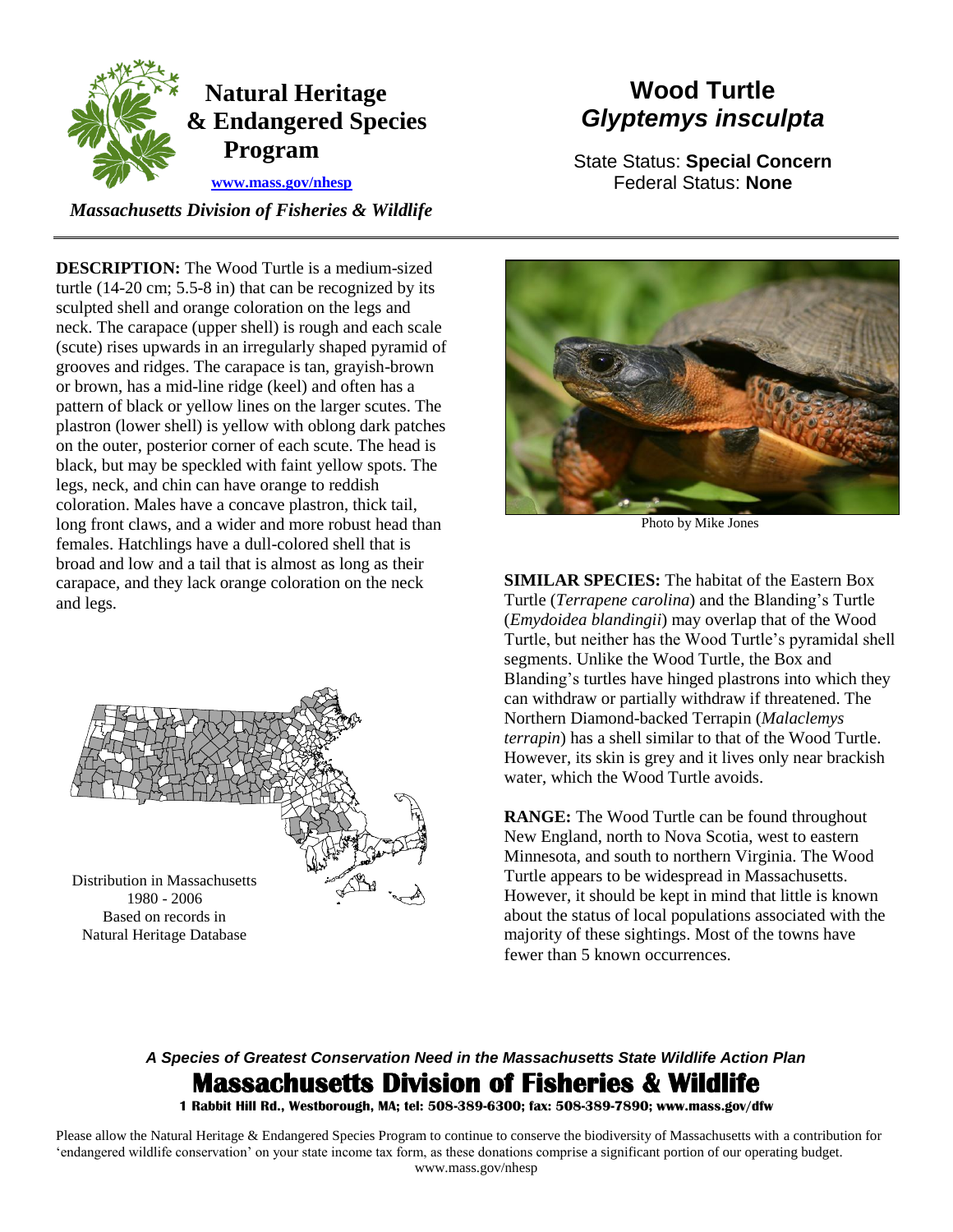**HABITAT IN MASSACHUSETTS:** The preferred habitat of the Wood Turtle is riparian areas. Slower moving mid-sized streams are favored, with sandy bottoms and heavily vegetated stream banks. The stream bottom and muddy banks provide hibernating sites for overwintering, and open areas with sand or gravel substrate near the streams edge are used for nesting. Wood Turtles spend most of the spring and summer in mixed or deciduous forests, fields, hay fields, and riparian wetlands, including wet meadows, bogs, and beaver ponds. Then they return to the streams in late summer or early fall to their favored overwintering location.

**LIFE CYCLE & BEHAVIOR:** The Wood Turtle typically spends the winter in flowing rivers and perennial streams. Full-time submersion in the water begins in November, once freezing occurs regularly overnight, and continues until temperatures begin to increase in spring. It may hibernate alone or in large groups in community burrows in muddy banks, stream bottoms, deep pools, instream woody debris, and abandoned muskrat burrows. The Wood Turtle may make underwater movements in the stream during the winter; however, extended periods of activity and emergence from the water do not occur until mid-March or early April.

In spring, Wood Turtles are active during the day and are usually encountered within a few hundred meters from the stream banks. They have relatively linear home ranges that can be a half mile in length in Massachusetts (M. Jones, unpubl data). They will use emergent logs or grassy, sandy, and muddy banks to soak up the spring sun. During the summer months they feed in early successional fields, hayfields, and forests.

Wood Turtles are opportunistic omnivores; their diet consists of both plant and animal matter that is consumed on land and in the water. The Wood Turtle occasionally exhibits an unusual feeding behavior referred to as "stomping." In its search for food, this species will stomp on the ground alternating its front feet, creating vibrations in the ground resembling rainfall. Earthworms respond, rising to the ground's surface to keep from drowning. Instead of rain, the earthworm is met by the Wood Turtle, and is promptly devoured.

Although the peaks in mating activity occur in the spring and fall, Wood Turtles are known to mate opportunistically throughout their activity period. Males have been observed exhibiting aggressive behavior such as chasing, biting, and butting both during the mating season and at other times. A courtship ritual "dance" typically takes place at the edge of a stream or brook for several hours prior to mating. The dance involves the male and female approaching each other slowly with necks extended and their heads up. Before they actually touch noses, they lower their heads, and swing them from side to side. Copulation usually takes place in the water. Courting adults may produce a very subdued whistle that is rarely heard by observers. A female may mate with multiple individuals over the course of the active season.

In Massachusetts, most nesting occurs over a four-week period, primarily in June. Nesting sites may be a limited resource for Wood Turtles. Females are known to travel long distances in search of appropriate nesting habitat (average straight line distance of 244 m/800 ft). Once they have arrived at a suitable nesting area, there may be multiple nesting attempts or false nests that occur over the course of several days, prior to laying eggs. They abort attempts when disturbed (e.g., by human activities) early in the process or they hit a large rock while digging. Female Wood Turtles lay one clutch a year and often congregate in a good nesting area. Clutch size in Massachusetts averages 7 eggs (Jones, 2004, pers. comm.). Hatchling emergence occurs from August through September. The life span of the adult Wood Turtle is easily 46 years and may reach as much as 100 years.

**THREATS:** Hatchling and juvenile survival is very low and the time to sexual maturity is long. These characteristics are compensated by adults living a long time and reproducing for many years. Adult survivorship must be very high to sustain a viable population. These characteristics make Wood Turtles vulnerable to human disturbances. Population declines of Wood Turtles have likely been caused by hay-mowing operations, development of wooded stream banks, roadway casualties, incidental collection of specimens for pets, unnaturally inflated rates of predation in suburban and urban areas, forestry and agricultural activities, and pollution of streams.

#### *A Species of Greatest Conservation Need in the Massachusetts State Wildlife Action Plan*

Please allow the Natural Heritage & Endangered Species Program to continue to conserve the biodiversity of Massachusetts with a contribution for 'endangered wildlife conservation' on your state income tax form, as these donations comprise a significant portion of our operating budget. www.mass.gov/nhesp